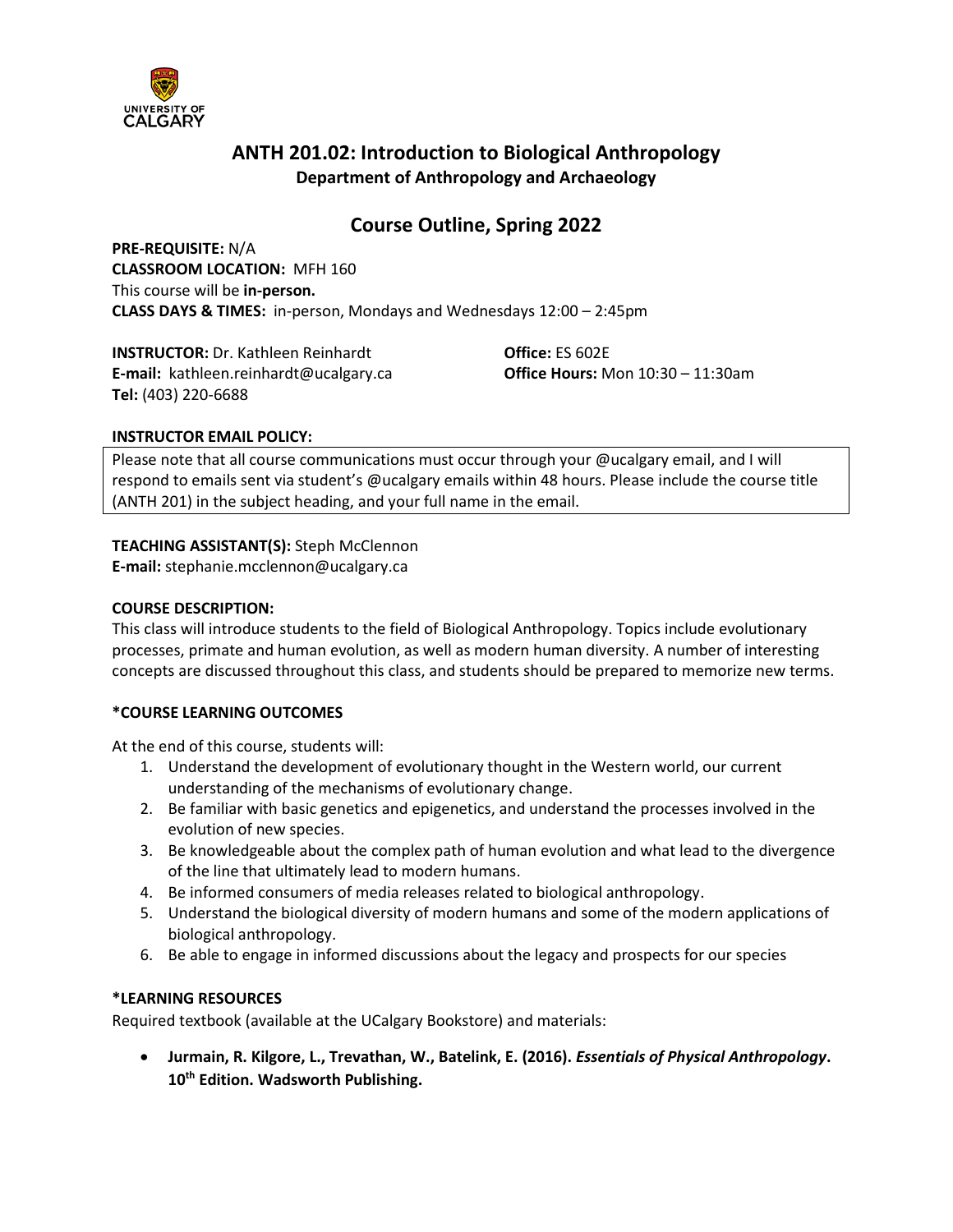- Partial lecture slides will be posted on D2L. Posted notes are intended to enhance the lecture and augment your handwritten notes of lecture material, not replace them. The posted notes are **NOT** sufficient without the lectures themselves. Typically, class attendance is strongly positively correlated with test performance and final grade.
- Supplemental optional readings will also be offered. These provide further context for course materials covered in lecture and may be helpful in preparing for exams. (see d2L.ucalgary.ca)

### **\*LEARNING TECHNOLOGIES AND REQUIREMENTS**

There is a D2L site for this course which contains lecture slides, readings and other relevant class resources and materials.

In order to successfully engage in their learning experiences at the University of Calgary, students taking in-person classes are required to have reliable access to the following technology:

- A computer with a supported operating system, as well as the latest security, and malware updates;
- A current and updated web browser;
- Current antivirus and/or firewall software enabled;
- Broadband internet connection.

# **CLASS SCHEDULE**

Grey font = no class

**Important Dates** May 4 – First day of ANTH201 May 18 – Test 1 May 23 – Recognized holiday, no classes June 08 – Test 2 June 15 – Last day of ANTH201 TBA (June 20 – 22) – Cumulative Final Exam

(Topics subject to change)

| May 04<br>(Wed) | Part I.<br>Introduction to the Course<br>Introduction to Anthropology and Biological Anthropology<br>Reading: Chapter 1 |
|-----------------|-------------------------------------------------------------------------------------------------------------------------|
| May 09          | Development of Evolutionary Thought                                                                                     |
| (Mon)           | Reading: Chapter 2                                                                                                      |
| May 11          | The Biological Basis of Life: Genetics, Variation, Epigenetics                                                          |
| (Wed)           | <i>Reading: Chapters 3, 4</i>                                                                                           |
| May 16          | From Variations to Species                                                                                              |
| (Mon)           | Reading: Chapter 5                                                                                                      |

**Part II.**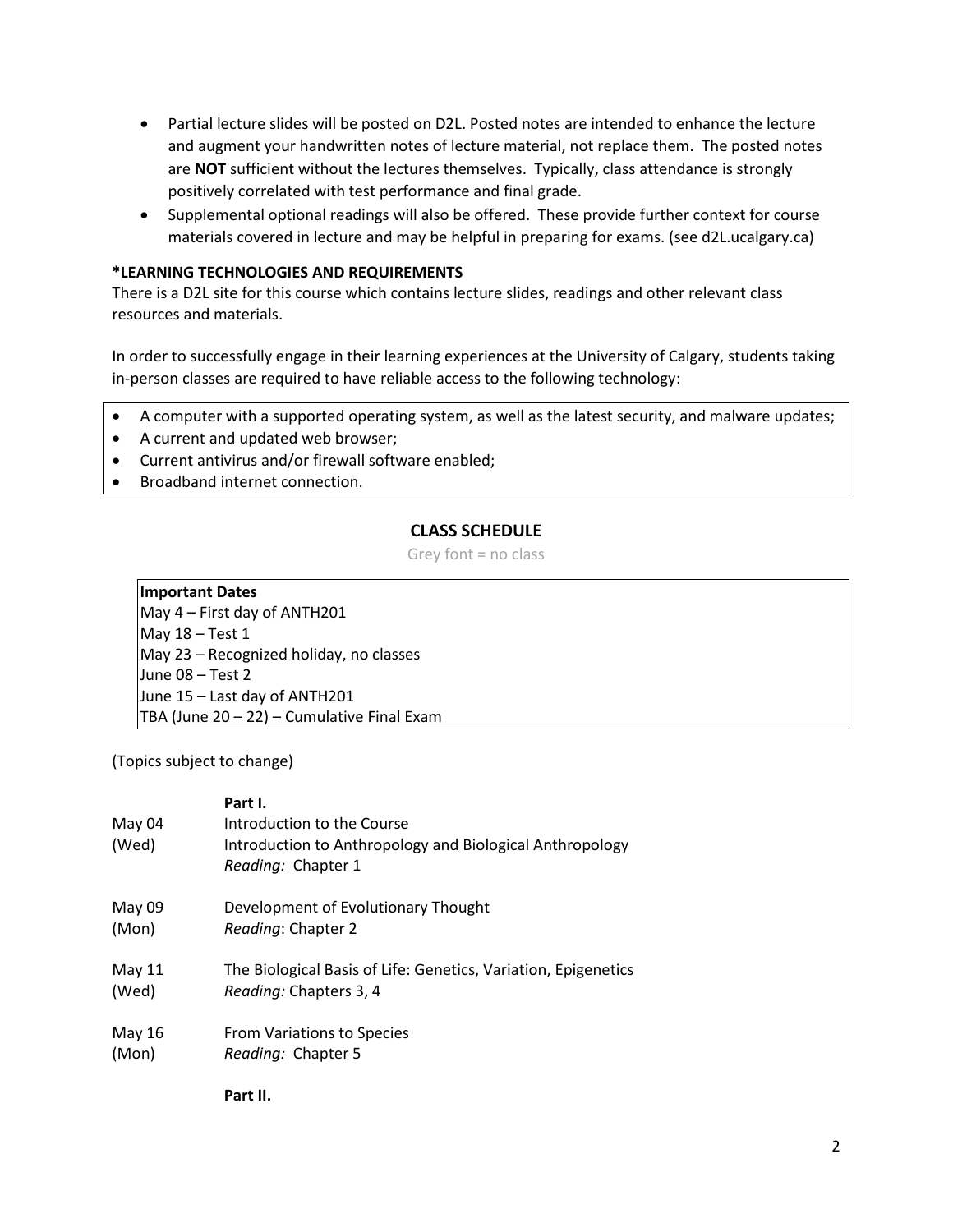| <b>May 18</b>          | Test 1                                                                                                             |  |  |
|------------------------|--------------------------------------------------------------------------------------------------------------------|--|--|
| (Wed)                  | Video: Life in the Trees                                                                                           |  |  |
| May 23<br>(Mon)        | No Class (Victoria Day)                                                                                            |  |  |
| <b>May 25</b><br>(Wed) | Primates<br>Video: Your Inner Monkey<br>Reading: Chapter 6                                                         |  |  |
| <b>May 30</b><br>(Mon) | Primate Evolution and what it means to be a hominin<br>From Ape to Australopithecus<br>Reading: Chapter 8          |  |  |
| June 01                | Hominin Origins                                                                                                    |  |  |
| (Wed)                  | Video: Becoming Human 1                                                                                            |  |  |
| June 06<br>(Mon)       | Emergence of the genus Homo<br>Video: Becoming Human 2<br>Reading: Chapter 9                                       |  |  |
| June 08                | Test 2                                                                                                             |  |  |
| (Wed)                  | Video: First Peoples: Americas                                                                                     |  |  |
| June 13                | From Homo erectus to anatomically modern Homo sapiens                                                              |  |  |
| (Mon)                  | Readings: Chapters 10, 11                                                                                          |  |  |
| June 15<br>(Wed)       | <b>Modern Human Diversity</b><br>Legacies and Prospects of Human Evolutionary History<br>Readings: Chapters 12, 13 |  |  |
| Registrar              | <b>Cumulative Final Exam, TBA</b>                                                                                  |  |  |
| <b>Scheduled</b>       | All lectures, assigned chapter readings and videos                                                                 |  |  |

# **\*EXAMINATIONS**

Multiple choice tests are not returned to students; however, a copy of the key will be made available at designated times and places (TBA) for review with the TA. Class material includes anything that happens in class: presented lectures, guest lectures, discussion, Q & A, and movies. Required readings (sections of the textbook) are specified above.

### \***ASSESSMENT COMPONENTS**

• Closed book: the use of aids such as textbooks, course notes or electronic devises will not be permitted during tests.

**Test 1 (25%):** An in-person test based on material covered in all preceding class material (lectures, videos, discussions) and assigned chapter readings (Part I. May 04 through May 16). Tests are noncumulative and will be mainly multiple-choice format, with a small number of true/false questions. You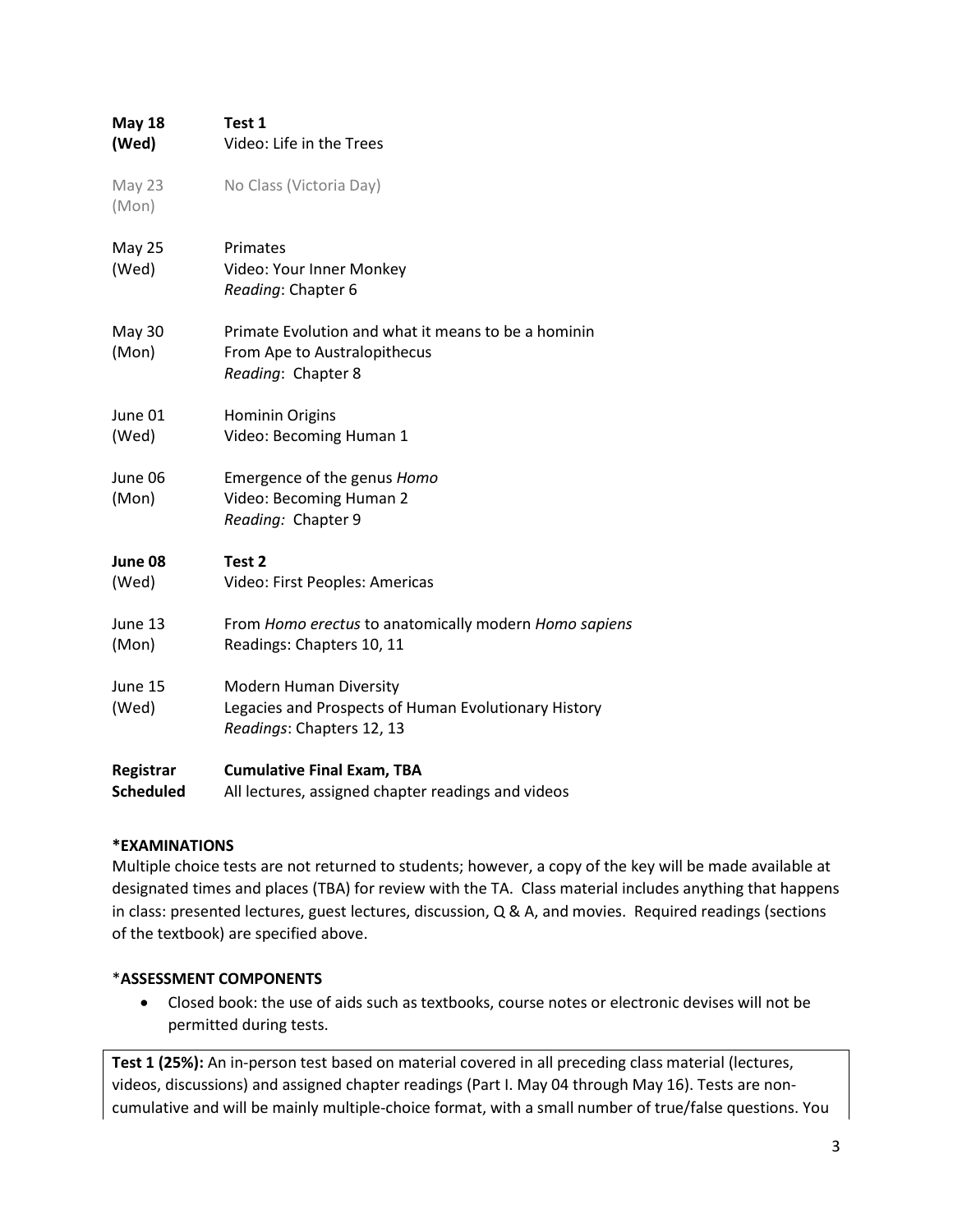will have 75-mins to answer 60 questions on the test; the whole class will remain seated until the end, when we have collected exams from the aisle seats. Class will resume after.

Test Date: **May 18**

Aligned Course Learning Outcomes: 1, 2, 4

### **Test 2 (35%):**

An in-person test based on material covered in all class material (lectures, videos, discussions) and assigned chapter readings since Test 1 (Part II. May 18 through June 06). Tests are non-cumulative and will be mainly multiple-choice format, with a small number of true/false questions. You will have 75 mins to answer 60 questions on the test; the whole class will remain seated until the end, when we have collected exams from the aisle seats. Class will resume after.

Date: **June 08**

Aligned Course Learning Outcomes: 3, 4, 5

**Cumulative Final Exam (40%):** TBA. This is a Registrar scheduled final exam which covers **all lecture materials, videos** and **textbook chapter readings** throughout the course (May 04 through June 15).

Date: TBA

Aligned Course Learning Outcomes: 1-6

### **\*MISSED OR LATE ASSIGNMENTS**

Classroom materials missed due to absenteeism are the sole responsibility of the student. If students miss a required component of the course, they must contact the instructor in writing within 24 hours to discuss options to submit and/or make-up for that component.

Assignments submitted after the deadline will have 5% of their mark deducted for each day late. **Reappraisal of Graded Term Work:** <http://www.ucalgary.ca/pubs/calendar/current/i-2.html>

### **Reappraisal of Final Grade:** <http://www.ucalgary.ca/pubs/calendar/current/i-3.html>

Students may be asked to provide supporting documentation for an exemption/special request. This may include, but is not limited to, a prolonged absence from a course where participation is required, a missed course assessment, a deferred examination, or an appeal. Students are encouraged to submit documentation that will support their situation. Supporting documentation may be dependent on the reason noted in their personal statement/explanation provided to explain their situation. This could be medical certificate/documentation, references, police reports, invitation letter, or a statutory declaration, etc. The decision to provide supporting documentation that best suits the situation is at the discretion of the student. Students cannot be required to provide specific supporting documentation, such as a medical note.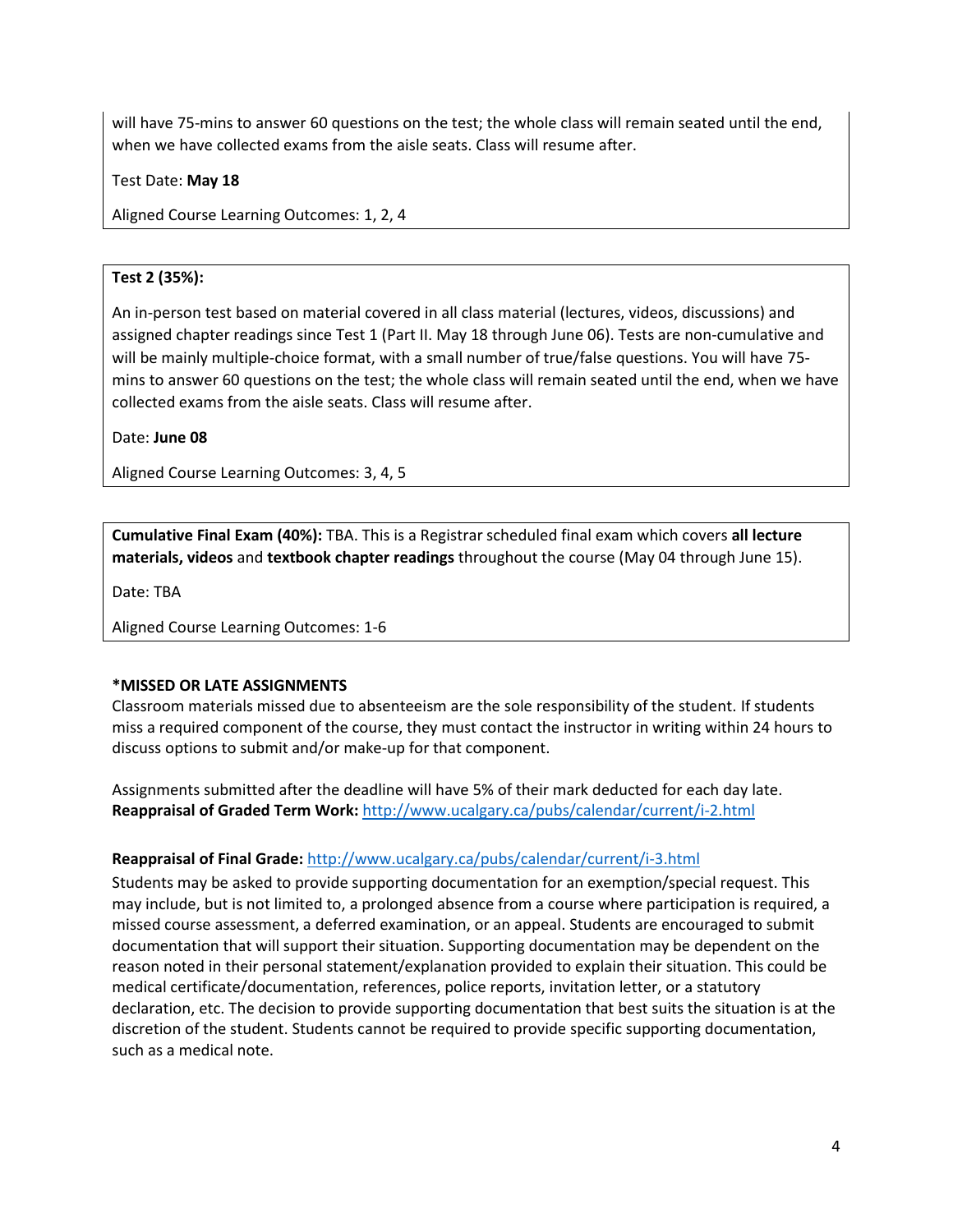Students can make a Statutory Declaration as their supporting documentation (available at ucalgary.ca/registrar). This requires students to make a declaration in the presence of a Commissioner for Oaths. It demonstrates the importance of honest and accurate information provided and is a legally binding declaration. Several registered Commissioners for Oaths are available to students at no charge, on campus, please see ucalgary.ca/registrar.

Falsification of any supporting documentation will be taken very seriously and may result in disciplinary action through the Academic Discipline regulations or the Student Non-Academic Misconduct policy.

# **\*GRADING**

A student's final grade for the course is the sum of the separate assignments. It is not necessary to pass each assignment separately in order to pass the course.

| $AA+$    | $95 - 100\%$  | 75 – 79.9% |    | $59 - 62.9%$ |
|----------|---------------|------------|----|--------------|
| <b>A</b> | $90 - 94.9%$  | 71 – 74.9% | D+ | $55 - 58.9%$ |
| А-       | $85 - 89.9\%$ | 67 – 70.9% |    | $50 - 54.9%$ |
| l B+     | $80 - 84.9%$  | 63 – 66.9% |    | $<$ 50%      |

Letter grades are assigned according to the following:

University's undergraduate/graduate grading system:

[https://www.ucalgary.ca/pubs/calendar/current/f-1.html.](https://www.ucalgary.ca/pubs/calendar/current/f-1.html)

# **ADDITIONAL COURSE INFORMATION**

### **CLASS REGULATIONS AND PARTICIPATION EXPECTATIONS**

Students are expected to attend in-person class regularly and to be fully present and engaged in class discussions.

- **Try to arrive on time** to prevent disruption to the class. If you are late, please take a seat near the door to minimize disruption.
- **Leaving class during the lecture can be disruptive and is strongly discouraged**. If you know you have to leave early one day, please let me know and sit near a door.
- **Please refrain from conversing with classmates during lectures.** Talking between students during class is unfair to your classmates who may miss lecture material that will subsequently appear on exams. If you are discussing lecture material please raise your hand to share the comment or question as that will benefit the whole class. Relevant interruptions are always welcome! You may also email questions, which I will answer in the next class.

# **CONDUCT**

Students, employees, and academic staff are also expected to demonstrate behaviour in class that promotes and maintains a positive and productive learning environment. As members of the University community, students, employees, and academic staff are expected to demonstrate conduct that is consistent with the University of Calgary Calendar, the Code of Conduct and Non-Academic Misconduct policy and procedures, which can be found at:<http://www.ucalgary.ca/pubs/calendar/current/k.html>

# **USE OF INTERNET AND ELECTRONIC COMMUNICATION DEVICES IN CLASS**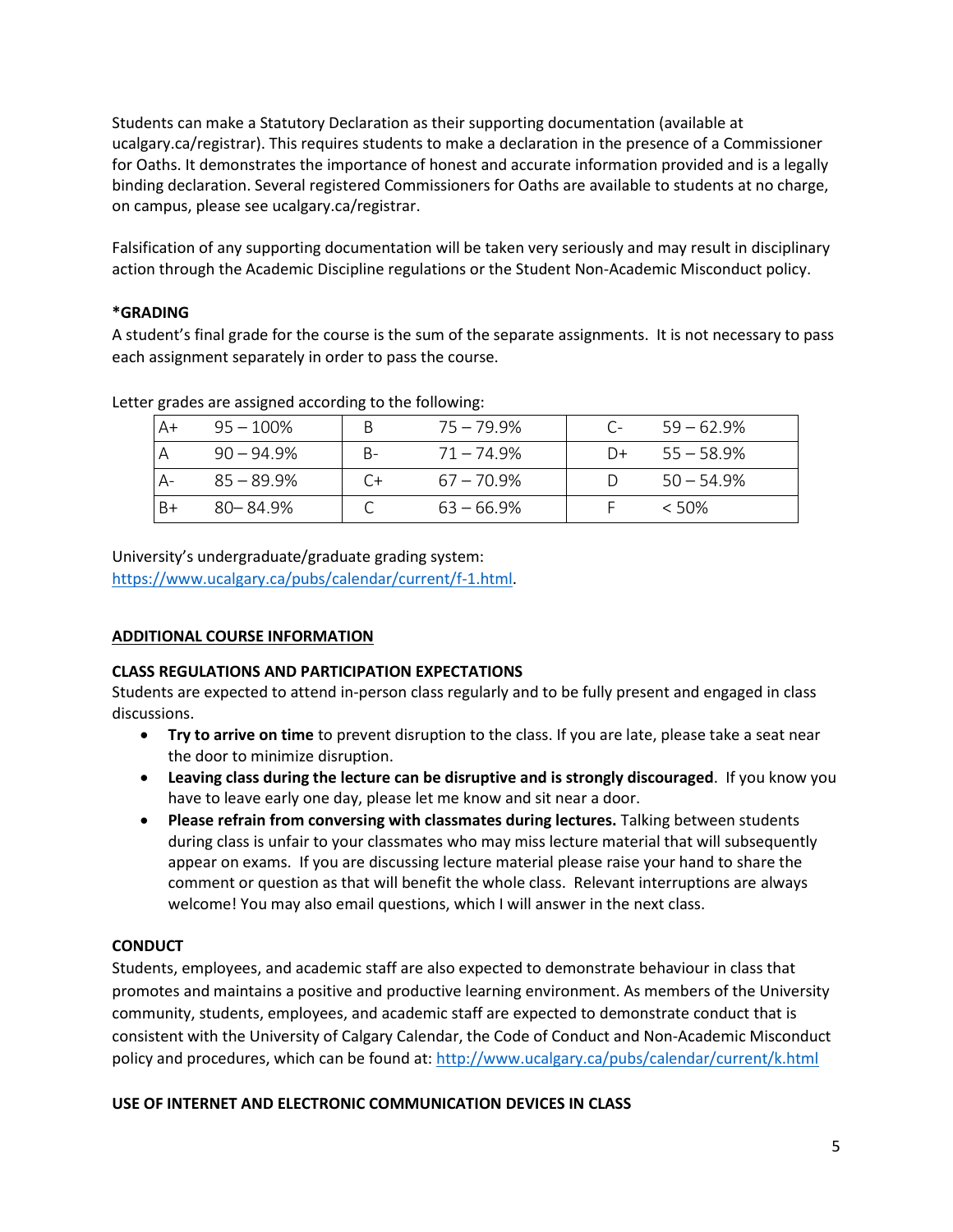Students are responsible for being aware of the University's Internet and email use policy, which can be found at<https://www.ucalgary.ca/policies/files/policies/electronic-communications-policy.pdf>

• **The use of laptops, smart phones, iPads, cell phones etc. is not permitted in this class.** Flat surface devices with stylus (i.e. no visual or auditory distraction to others) are allowed, but the assumption is that you are taking hand written notes and are not online. You can use your devices while waiting for class to start but they must be put away as soon as I start the lecture.

### **COURSE EVALUATIONS AND STUDENT FEEDBACK**

Student feedback will be sought at the end of the course through the standard University Student Ratings of Instruction (USRI) and Faculty course evaluation forms. A midterm evaluation may also be included to provide students an opportunity to provide feedback, for the instructor to adjust their approaches to teaching and learning, and to continuously improve the course. Students are welcome to discuss the process and content of the course at any time with the instructor.

### **COURSE POLICIES AND PROCEDURES**

### **ACADEMIC ACCOMMODATIONS**

Students seeking an accommodation based on disability or medical concerns should contact Student Accessibility Services; SAS will process the request and issue letters of accommodation to instructors. For additional information on support services and accommodations for students with disabilities, visit [https://live-ucalgary.ucalgary.ca/student-services/access.](https://live-ucalgary.ucalgary.ca/student-services/access) Students who require an accommodation in relation to their coursework based on a protected ground other than disability should communicate this need in writing to their Instructor or the Department Head. The full policy on Student Accommodations is available at [https://www.ucalgary.ca/legal-services/university-policies-procedures/accommodation](https://www.ucalgary.ca/legal-services/university-policies-procedures/accommodation-students-disabilities-procedure)[students-disabilities-procedure.](https://www.ucalgary.ca/legal-services/university-policies-procedures/accommodation-students-disabilities-procedure)

### **ACADEMIC MISCONDUCT**

"Academic Misconduct" includes such things as cheating, falsification, plagiarism, unauthorized assistance, and failure to comply with exam regulations or an Instructor's expectations regarding conduct required of Students completing academic assessments. Students who participate in, or encourage the commission of, Academic Misconduct will be subject to disciplinary action which could include Probation, Suspension, or Expulsion from the University. For information on academic misconduct and its consequences, please see the University of Calgary Calendar at <https://www.ucalgary.ca/pubs/calendar/current/k-3.html>

Further support on academic integrity is available at: [https://ucalgary.ca/student-services/student](https://ucalgary.ca/student-services/student-success/learning/academic-integrity)[success/learning/academic-integrity](https://ucalgary.ca/student-services/student-success/learning/academic-integrity) 

### **INSTRUCTOR INTELLECTUAL PROPERTY**

Course materials created by professor(s) (including course outlines, presentations and posted notes, labs, case studies, assignments and exams) remain the intellectual property of the professor(s). These materials may NOT be reproduced, redistributed or copied without the explicit consent of the professor. The posting of course materials to third party websites such as note-sharing sites without permission is prohibited. Sharing of extracts of these course materials with other students enrolled in the course at the same time may be allowed under fair dealing.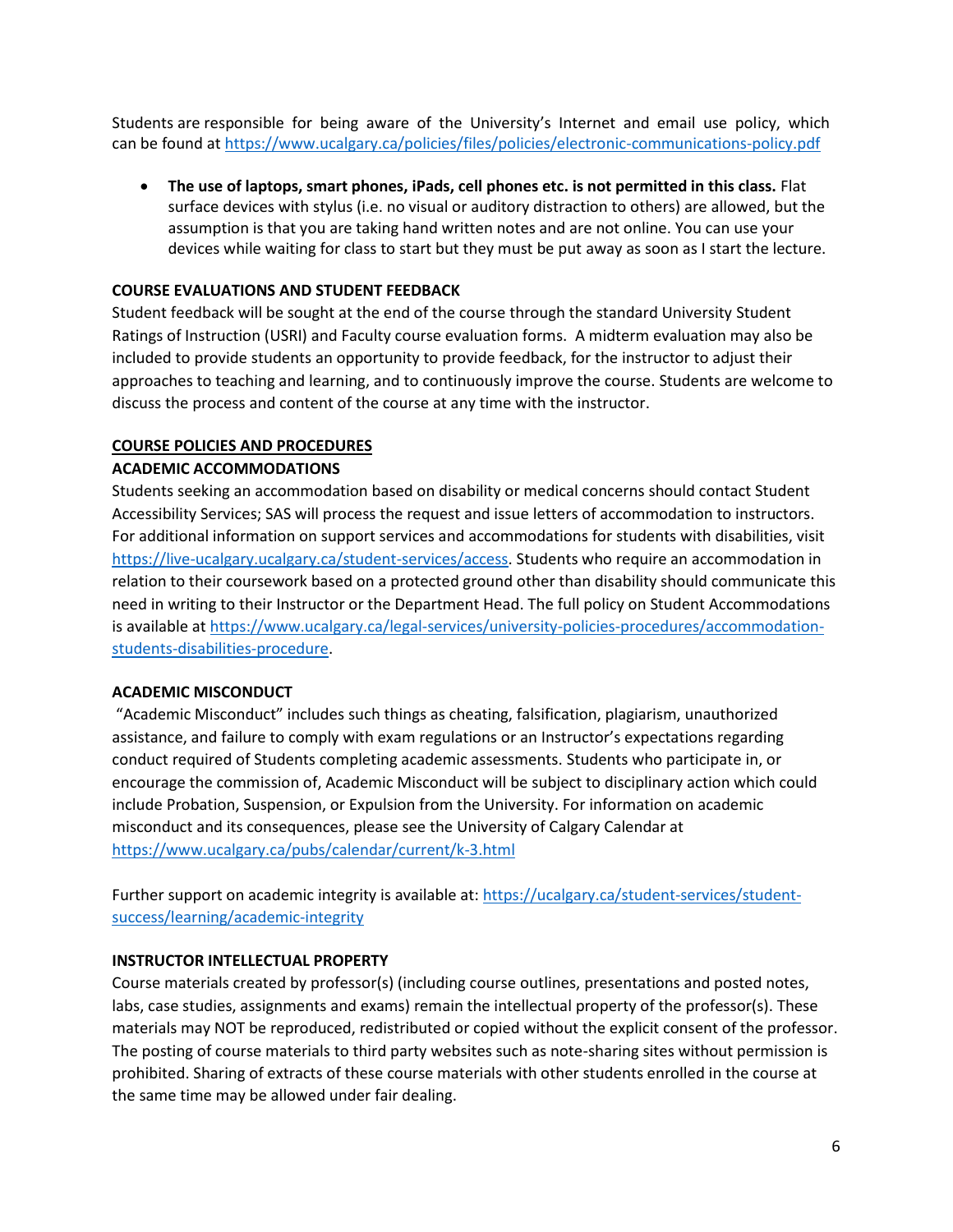### **FREEDOM OF INFORMATION AND PROTECTION OF PRIVACY ACT**

Student information will be collected in accordance with typical (or usual) classroom practice. Students' assignments will be accessible only by the authorized course faculty. Private information related to the individual student is treated with the utmost regard by the faculty at the University of Calgary.

### **COPYRIGHT LEGISLATION**

All students are required to read the University of Calgary policy on Acceptable Use of Material Protected by Copyright [\(https://ucalgary.ca/legal-services/university-policies-procedures/acceptable](https://ucalgary.ca/legal-services/university-policies-procedures/acceptable-use-material-protected-copyright-policy)[use-material-protected-copyright-policy\)](https://ucalgary.ca/legal-services/university-policies-procedures/acceptable-use-material-protected-copyright-policy) and requirements of the copyright act [\(https://laws](https://laws-lois.justice.gc.ca/eng/acts/C-42/index.html)[lois.justice.gc.ca/eng/acts/C-42/index.html\)](https://laws-lois.justice.gc.ca/eng/acts/C-42/index.html) to ensure they are aware of the consequences of unauthorized sharing of course materials (including instructor notes, electronic versions of textbooks, etc.). Students who use material protected by copyright in violation of this policy may be disciplined under the Non-Academic Misconduct Policy.

### **\*INSTRUCTOR INTELLECTUAL PROPERTY**

Course materials created by instructors (including presentations and posted notes, labs, case studies, assignments and exams) remain the intellectual property of the instructor. These materials may NOT be reproduced, redistributed or copied without the explicit consent of the instructor. The posting of course materials to third party websites such as note-sharing sites without permission is prohibited. Sharing of extracts of these course materials with other students enrolled in the course at the same time may be allowed under fair dealing.

# **\*FREEDOM OF INFORMATION AND PROTECTION OF PRIVACY**

Student information will be collected in accordance with typical (or usual) classroom practice. Students' assignments will be accessible only by the authorized course faculty. Private information related to the individual student is treated with the utmost regard by the faculty at the University of Calgary.

# **\*COPYRIGHT LEGISLATION**

All students are required to read the University of Calgary policy on Acceptable Use of Material Protected by Copyright (https://www.ucalgary.ca/policies/files/policies/acceptable-use-of-materialprotected-by-copyright-policy.pdf) and requirements of the copyright act (https://lawslois.justice.gc.ca/eng/acts/C-42/index.html) to ensure they are aware of the consequences of unauthorised sharing of course materials (including instructor notes, electronic versions of textbooks etc.). Students who use material protected by copyright in violation of this policy may be disciplined under the Non-Academic Misconduct Policy [https://www.ucalgary.ca/pubs/calendar/current/k.html.](https://www.ucalgary.ca/pubs/calendar/current/k.html)

### **SEXUAL VIOLENCE POLICY**

The University recognizes that all members of the University Community should be able to learn, work, teach and live in an environment where they are free from harassment, discrimination, and violence. The University of Calgary's sexual violence policy guides us in how we respond to incidents of sexual violence, including supports available to those who have experienced or witnessed sexual violence, or those who are alleged to have committed sexual violence. It provides clear response procedures and timelines, defines complex concepts, and addresses incidents that occur off-campus in certain